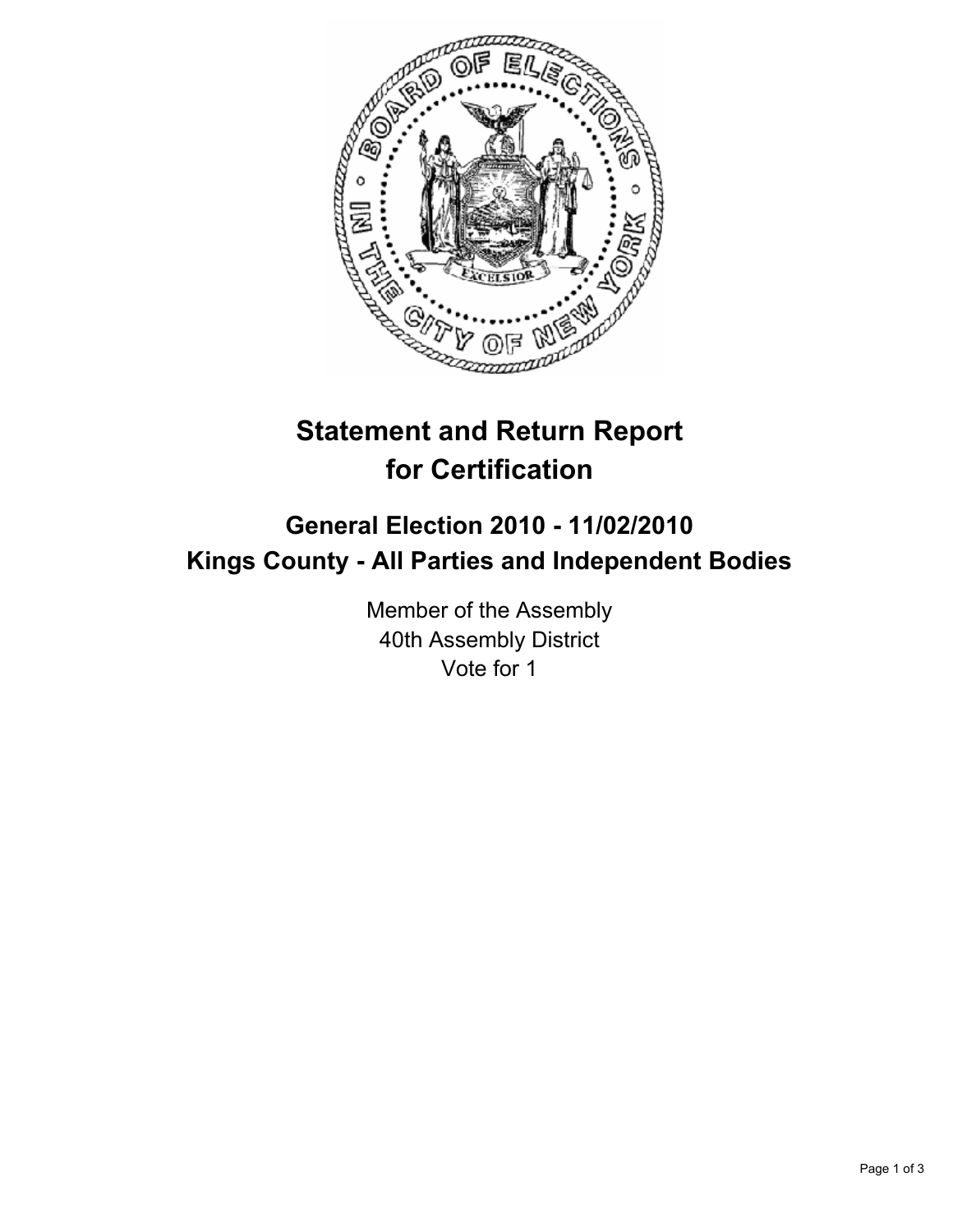

### **Assembly District 40**

| PUBLIC COUNTER                 | 19,776       |
|--------------------------------|--------------|
| <b>EMERGENCY</b>               | 79           |
| <b>ABSENTEE/MILITARY</b>       | 240          |
| <b>AFFIDAVIT</b>               | 534          |
| <b>Total Ballots</b>           | 20,659       |
| INEZ D BARRON (DEMOCRATIC)     | 16,527       |
| KENNETH WALUYN (REPUBLICAN)    | 973          |
| KENNETH WALUYN (CONSERVATIVE)  | 154          |
| AMIRA SOLIMAN (WRITE-IN)       | 1            |
| AMOS WILLIAMS (WRITE-IN)       | 1            |
| EARL L WILLIAMS (WRITE-IN)     | $\mathbf{1}$ |
| JOHN C. WHITEHEAD (WRITE-IN)   | 1            |
| <b>RENEE HAYNES (WRITE-IN)</b> | 1            |
| <b>Total Votes</b>             | 17,659       |
| Unrecorded                     | 3,000        |